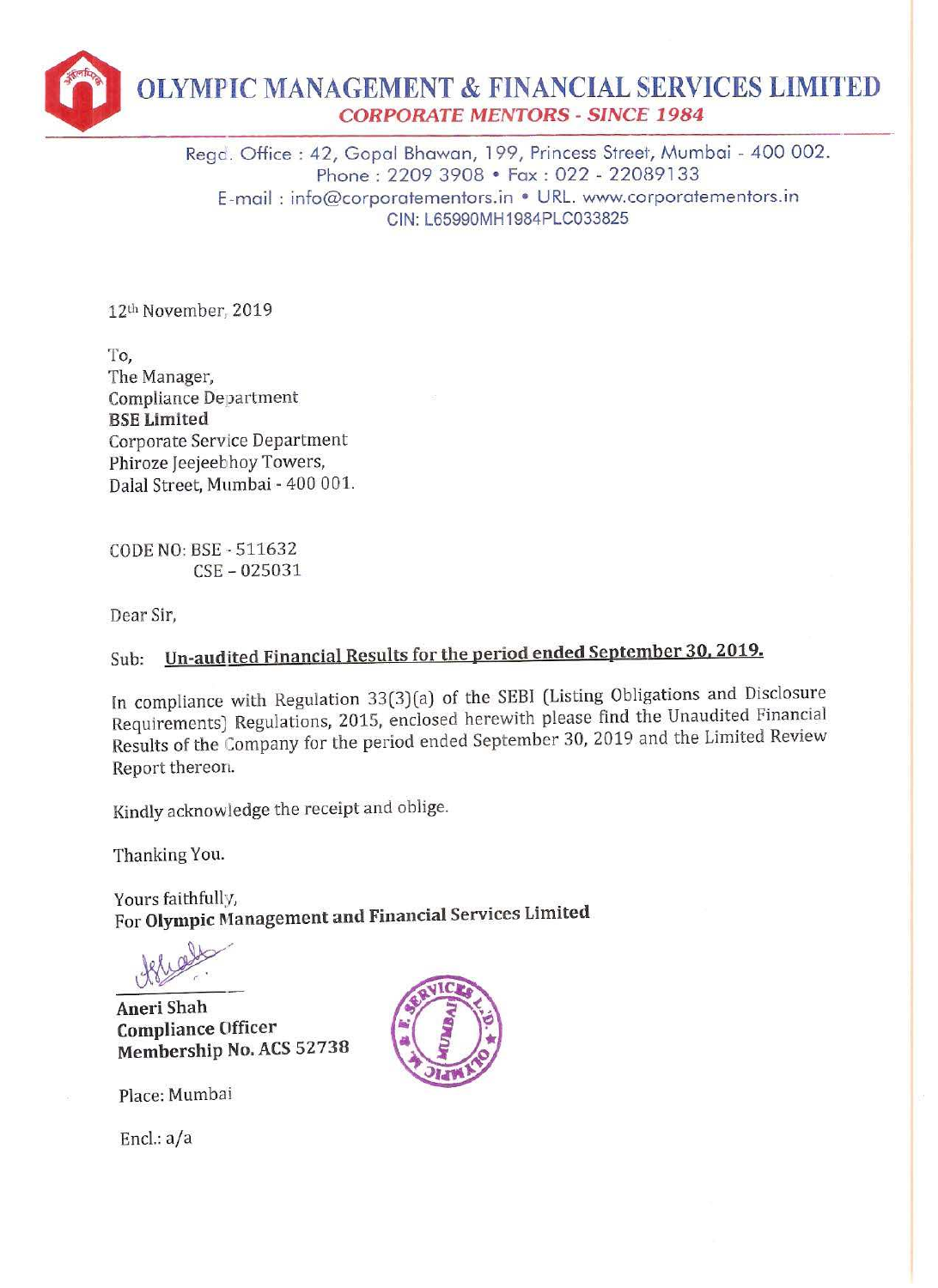

CHARTERED ACCOUNTANTS (A. P. Market), Dhobi Talao, (A. P. Market), Dhobi Talao, Tel.: 2207 7101 / 02 Telefax: 2207 7191 Email: rkkhandelwal@hotmail.com

Independent Auditor's Review Report on Standalone Unaudited Quarterly Financial Results and Year to Date Results of the Company Pursuant to Regulation 33 of the SEBI (Listing Obligations and Disclosure Requirements) Regulations, 2015 (as amended)

To the Board of Directors of Olympic Management & Financial Services Limited

- 1. We have reviewed the accompanying Statement of Standalone Unaudited Financial Results of M/s. Olympic Management & Financial Services Limited ("the Company") for the quarter ended 30 September, 2019 which are included i The Statemen: has been prepared by the Company pursuant to Regulation 33 of the SEBI (Listing Obligations and Disclosure Requirements) Regulations, 2015, as amended (the "Listing Regulations, 2015"). The Statement is the responsibility of the Company's Management and has been approved by the Board of Directors. Our responsibility is to issue a report on theses financial statements based on<br>our review.
- 2. We conducted our review of the Statement in accordance with the Standard on Review Engagements (SRE) 2410, "Review of Interim Financial Information Performed by the Independent Auditor of the Entity", issued by the Institute of Chartered Accountants of India. This standard requires that we plan and perform the review to obtain moderate assurance as to whether the financial statements are free of material misstatement. A review is limited primarily to inquiries of company personnel and analytical procedures applied to financial data and thus provides less assurance than an audit. We have not performed an audit and accordingly, we do not express as audit opinion
- 3. Based on our review conducted as above, nothing has come to our attention that causes us to believe that tie accompanying Statement prepared in accordance with applicable accounting standards and other recognized accounting practices and policies has not disclosed the information required to be disclosed in terms of Regulation 33 of the SEBI (Listing Obligations and Disclosure Requirements) Regulations, 2015 including the manner in which it is to be disclosed, or that it contains any material misstatement



FOR R. K. KHANDELWAL & CO. CHARTERED ACCOUNTANTS

 $H + \frac{C \alpha \nu}{2}$ 

MANISH KUMAR GARG PARTNER MEMBERSHIP NO.117966 FIRM REG. NO. 105054W

Dated : 12<sup>th</sup> November, 2019

Place : Mumbai CDNN: 19117966AAARC02014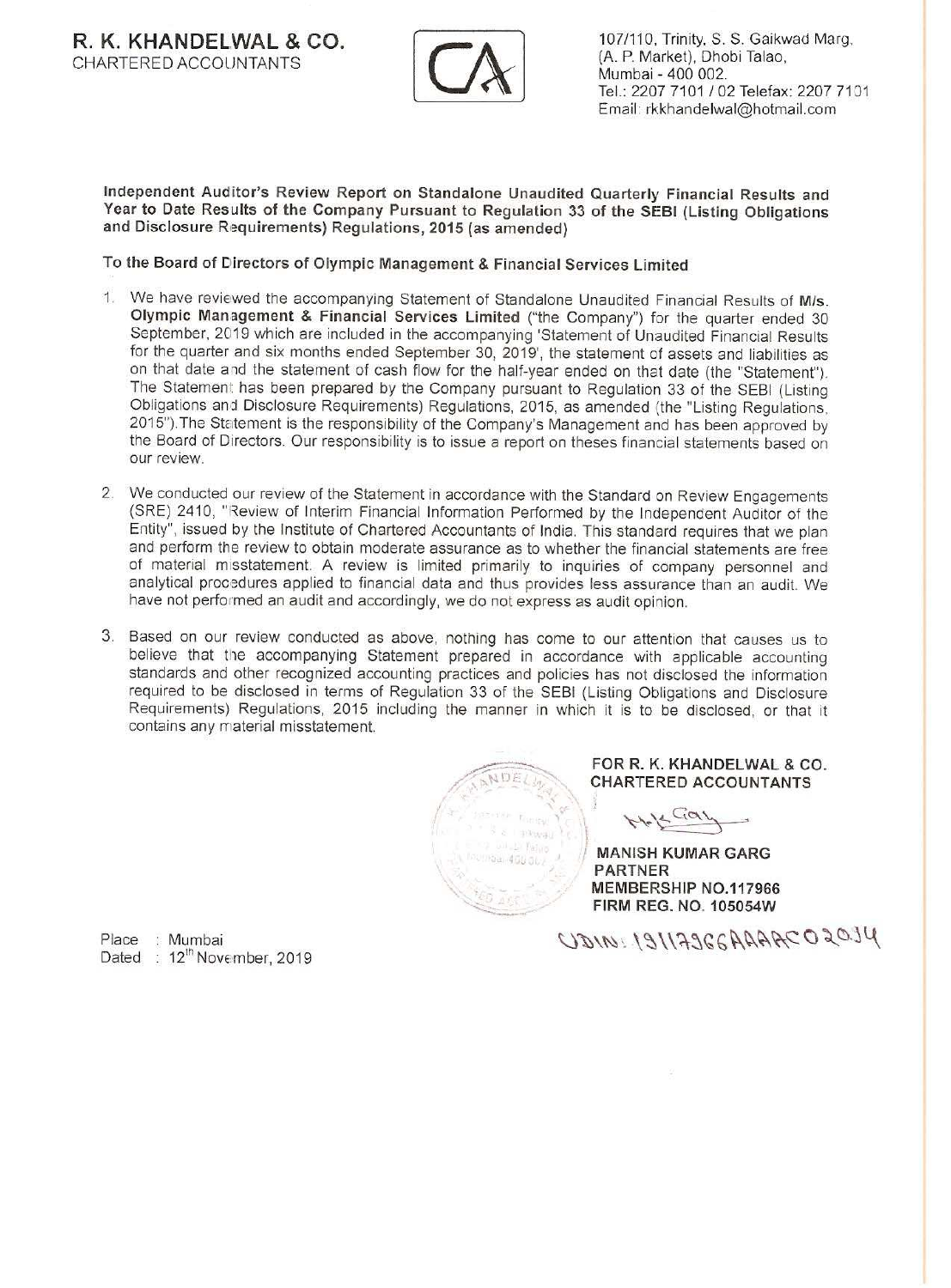

## UNAUDITED FINANCIAL RESULTS FOR THE QUARTER ENDED 30TH SEPTEMBER, 2019

| <b>OLYMPIC MANAGEMENT &amp; FINANCIAL SERVICES LIMITI</b><br><b>CORPORATE MENTORS - SINCE 1984</b> |                                                                                                                                                                                                                                                                                              |                     |                             |                     |                                |                     |                                               |  |  |  |
|----------------------------------------------------------------------------------------------------|----------------------------------------------------------------------------------------------------------------------------------------------------------------------------------------------------------------------------------------------------------------------------------------------|---------------------|-----------------------------|---------------------|--------------------------------|---------------------|-----------------------------------------------|--|--|--|
|                                                                                                    | Regd. Office: 42, Gopal Bhawan, 199, Princess Street, Mumbai - 400 002.<br>Phone: 2209 3908 • Fax: 022 - 22089133<br>E-mail: info@corporatementors.in • URL. www.corporatementors.in<br>CIN: L65990MH1984PLC033825<br>UNAUDITED FINANCIAL RESULTS FOR THE QUARTER ENDED 30TH SEPTEMBER, 2019 |                     |                             |                     |                                |                     |                                               |  |  |  |
|                                                                                                    | <b>PARTICULARS</b>                                                                                                                                                                                                                                                                           | 30.09.2019          | Quarter Ended<br>30.06.2019 | 30.09.2018          | Six Months ended<br>30.09.2019 | 30.09.2018          | Rs in Lacs<br><b>Year Ended</b><br>31.03.2019 |  |  |  |
|                                                                                                    |                                                                                                                                                                                                                                                                                              | (Unaudited)<br>1.76 | (Unaudited)<br>3.85         | (Unaudited)<br>2.64 | (Unaudited)<br>5.61            | (Unaudited)<br>4.59 | (Audited)<br>15.26                            |  |  |  |
| 1<br>2                                                                                             | Revenue from Operations<br>Other Income                                                                                                                                                                                                                                                      | 1.73                | 9.79                        | 4.96                | 11.52                          | 6.22                | 6.21                                          |  |  |  |
| 3                                                                                                  | <b>Total Income</b>                                                                                                                                                                                                                                                                          | 3.49                | 13.64                       | 7.60                | 17.13                          | 10.81               | 21.47                                         |  |  |  |
|                                                                                                    | 4 Expenses                                                                                                                                                                                                                                                                                   |                     |                             |                     |                                |                     |                                               |  |  |  |
|                                                                                                    | a) Cost of materials consumed                                                                                                                                                                                                                                                                |                     | $\blacksquare$              |                     |                                |                     | ٠                                             |  |  |  |
|                                                                                                    | b) Purchase of stock-in-trade                                                                                                                                                                                                                                                                |                     | ٠                           |                     |                                |                     |                                               |  |  |  |
|                                                                                                    | c) Changes in inventories of stock in trade                                                                                                                                                                                                                                                  |                     |                             |                     |                                |                     |                                               |  |  |  |
|                                                                                                    | d) Employee benefits expenses                                                                                                                                                                                                                                                                | 1.35                | 1.35                        |                     | 2.70                           |                     | 2.36                                          |  |  |  |
|                                                                                                    | e) Finance Cost                                                                                                                                                                                                                                                                              | $\mathbf{4}$        | àS.<br>0.11                 | 0.12                | 45<br>0.19                     | 0.26                | 0.01<br>0.51                                  |  |  |  |
|                                                                                                    | f) Depreciation and amortisation exp.                                                                                                                                                                                                                                                        | 0.08<br>9.97        | 5.47                        | 1.70                | 15.44                          | 5.74                | 15.98                                         |  |  |  |
|                                                                                                    | g) Other Expenses<br><b>Total Expenses</b>                                                                                                                                                                                                                                                   | 11.40               | 6.93                        | 1.82                | 18.33                          | 6.00                | 18.86                                         |  |  |  |
|                                                                                                    |                                                                                                                                                                                                                                                                                              |                     |                             |                     |                                |                     | 2.61                                          |  |  |  |
|                                                                                                    | 5 Profit/(Loss) before exceptional item and tax                                                                                                                                                                                                                                              | (7.91)              | 6.71                        | 5.78                | (1.20)<br>(1.31)               | 4.81<br>(1.50)      | (3.80)                                        |  |  |  |
| 6                                                                                                  | <b>Exceptional Item</b>                                                                                                                                                                                                                                                                      | $\omega$<br>(7.91)  | (1.31)<br>5.40              | 5.78                | (2.51)                         | 3.31                | (1.19)                                        |  |  |  |
| 8                                                                                                  | 7 Profit/(Loss) before tax<br><b>Tax Expenses</b>                                                                                                                                                                                                                                            |                     |                             |                     |                                |                     |                                               |  |  |  |
|                                                                                                    | 1. Current Tax                                                                                                                                                                                                                                                                               | S.                  | $\omega$                    | $\blacksquare$      | ٠                              | $\bullet$ .         | $\blacksquare$                                |  |  |  |
|                                                                                                    | 2. Deferred Tax                                                                                                                                                                                                                                                                              |                     |                             |                     |                                |                     |                                               |  |  |  |
|                                                                                                    | 9 Profit/Loss for the period from continuing operations                                                                                                                                                                                                                                      | (7.91)              | 5.40                        | 5.78                | (2.51)                         | 3.31                | (1.19)                                        |  |  |  |
|                                                                                                    | 10 Profit/Loss for the period from discontinued operations                                                                                                                                                                                                                                   |                     |                             |                     |                                |                     | $\overline{\phantom{a}}$                      |  |  |  |
|                                                                                                    | 11 Tax Expenses from discontinued operation (after tax)<br>12 Profit/Loss from discontinued operations (after tax)                                                                                                                                                                           | ÷                   |                             |                     |                                | ٠                   |                                               |  |  |  |
|                                                                                                    | 13 Profit/Loss for the period                                                                                                                                                                                                                                                                | (7.91)              | 5.40                        | 5.78                | (2.51)                         | 3.31                | (1.19)                                        |  |  |  |
|                                                                                                    | 14 Other Comprehensive Income                                                                                                                                                                                                                                                                |                     |                             |                     |                                |                     |                                               |  |  |  |
|                                                                                                    | A. 1. Item that will not be reclassified to profit or loss                                                                                                                                                                                                                                   |                     |                             |                     |                                | $\overline{a}$      |                                               |  |  |  |
|                                                                                                    | 2. Income tax relating to item that will not be                                                                                                                                                                                                                                              |                     |                             |                     |                                |                     |                                               |  |  |  |
|                                                                                                    | reclassified to profit or Loss                                                                                                                                                                                                                                                               |                     |                             |                     |                                |                     |                                               |  |  |  |
|                                                                                                    | B. 1. Item that will be reclassified to profit or loss<br>2. Income tax relating to item that will be                                                                                                                                                                                        |                     |                             |                     |                                |                     |                                               |  |  |  |
|                                                                                                    | reclassified to profit or Loss                                                                                                                                                                                                                                                               |                     |                             |                     |                                |                     |                                               |  |  |  |
|                                                                                                    | 15 Total comprehensive Income for the period                                                                                                                                                                                                                                                 |                     |                             |                     |                                |                     |                                               |  |  |  |
|                                                                                                    | Paid-up equity share capital (Face Value of the Share of Rs.                                                                                                                                                                                                                                 | 300.66              | 300.66                      | 300.66              | 300.66                         | 300.66              | 300.66                                        |  |  |  |
| 16                                                                                                 | 10 each)                                                                                                                                                                                                                                                                                     |                     |                             |                     |                                | ÷                   | (103.83)                                      |  |  |  |
|                                                                                                    | 17 Other Equity (revaluation reserve Rs. Nil)                                                                                                                                                                                                                                                |                     |                             |                     |                                |                     |                                               |  |  |  |
|                                                                                                    | 18 Earning per equity share (for continuing operation                                                                                                                                                                                                                                        | (0.26)              | 0.18                        | 0.19                | (0.08)                         | 0.11                | (0.04)                                        |  |  |  |
|                                                                                                    | Basic<br>Diluted                                                                                                                                                                                                                                                                             |                     |                             |                     |                                |                     |                                               |  |  |  |
|                                                                                                    | 19 Earning per equity share for discontinued operation                                                                                                                                                                                                                                       |                     |                             |                     |                                |                     |                                               |  |  |  |
|                                                                                                    | Basic                                                                                                                                                                                                                                                                                        |                     |                             |                     |                                |                     |                                               |  |  |  |
|                                                                                                    | Diluted                                                                                                                                                                                                                                                                                      |                     |                             |                     |                                |                     |                                               |  |  |  |
|                                                                                                    | 20 Earning per equity share (for discontinued                                                                                                                                                                                                                                                | (0.26)              | 0.18                        | 0.19                | (0.08)                         | 0.11                | (0.04)                                        |  |  |  |
|                                                                                                    | operation & continuing operations<br>Basic                                                                                                                                                                                                                                                   |                     |                             |                     |                                |                     |                                               |  |  |  |

Diluted

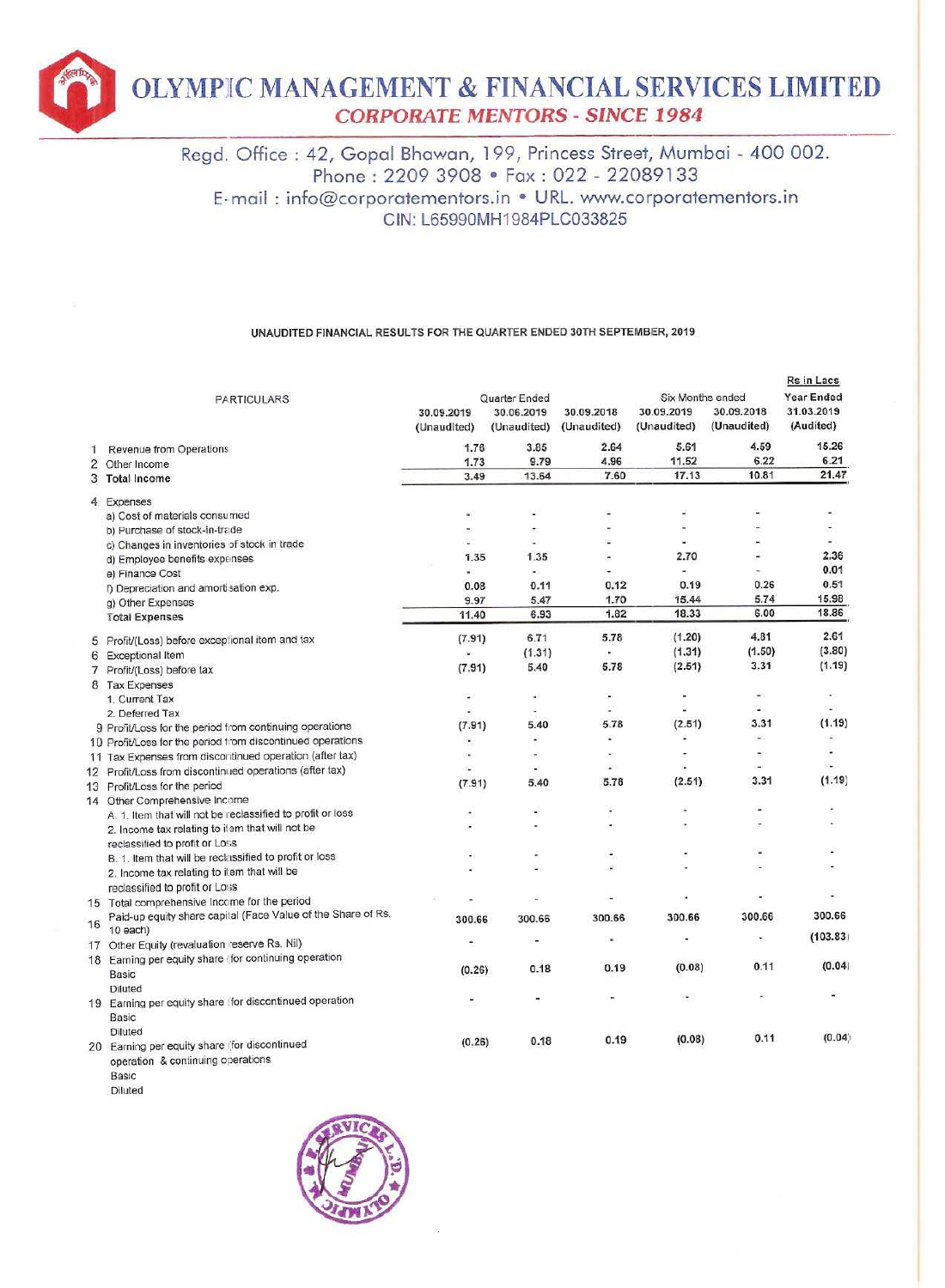- 
- 
- 
- 
- 
- Note:<br>
1. The above results have been reviewed by the Audit Committee and were taken on record by the Board of Directors<br>
in their meeting held on 12.11.2019.<br>
2. The company is cperating mainly in single segment.<br>
3. The
- 7. The Company does not has any lease contract, hence, IND-AS 116 is not applicable.

**FOR** OLYMPIC MAWAGEMENT & FINANCIAL SERVICES LTD

—\_——— = Pawan Agarwal Chairman and Direcior DIN : 00556417

Mumbai, 12.11.201¢

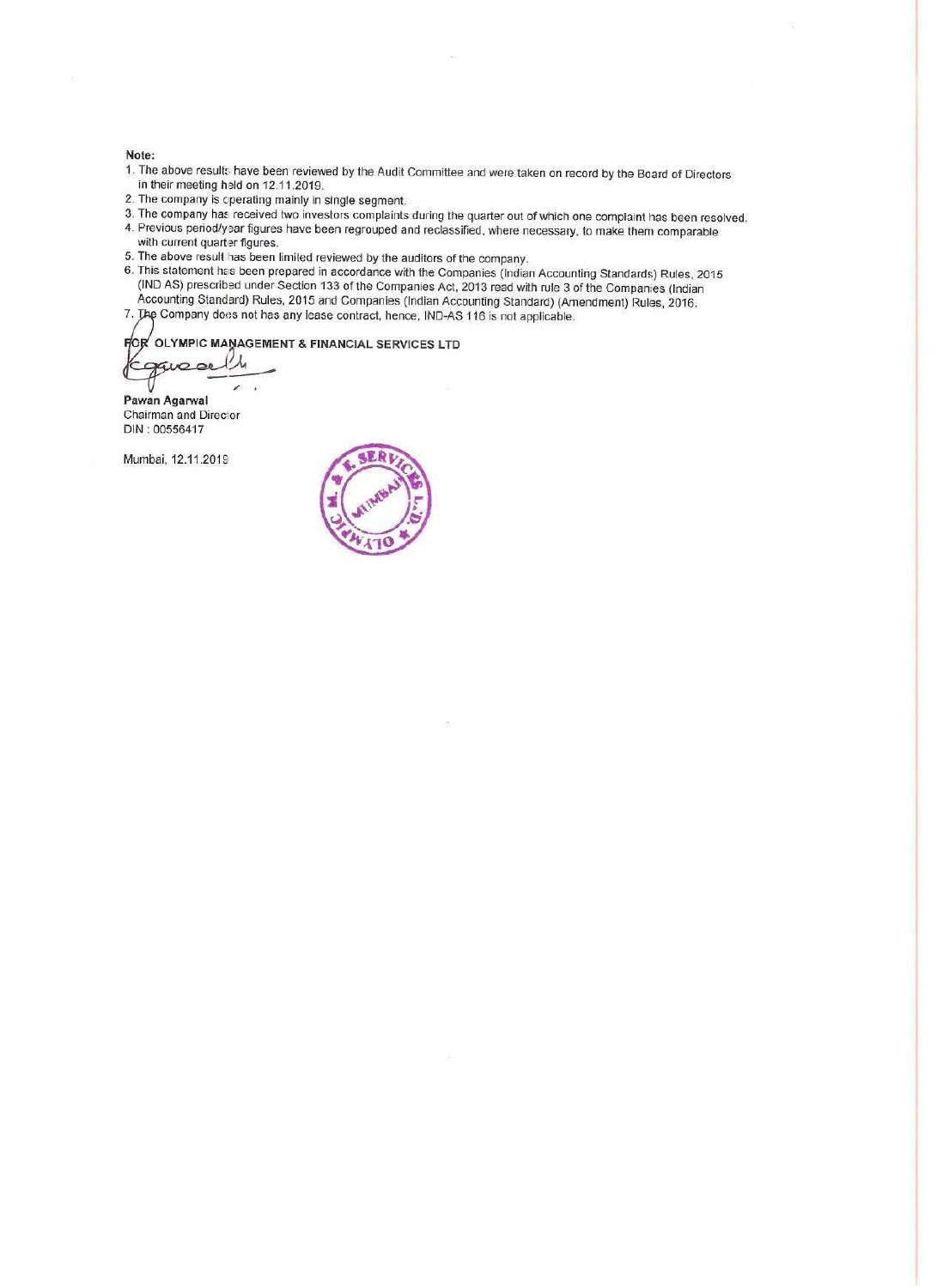

Regd. Office : 42, Gopal Bhawan, 199, Princess Street, Mumbai - 400 002. Phone : 2209 3908 ¢ Fax : 022 - 22089133 E-mail : info@corporatementors.in \* URL. www.corporatementors.in CIN: L65990MH1984PLC033825

## STATEMENT OF ASSETS AND LIABILITIES AS AT 30TH SEPT.,2019

| Phone: 2209 3908 • Fax: 022 - 22089133                         |                            |                    |  |  |  |  |  |
|----------------------------------------------------------------|----------------------------|--------------------|--|--|--|--|--|
| E-mail: info@corporatementors.in • URL. www.corporatementors.i |                            |                    |  |  |  |  |  |
|                                                                | CIN: L65990MH1984PLC033825 |                    |  |  |  |  |  |
|                                                                |                            |                    |  |  |  |  |  |
|                                                                |                            |                    |  |  |  |  |  |
| STATEMENT OF ASSETS AND LIABILITIES AS AT 30TH SEPT., 2019     |                            |                    |  |  |  |  |  |
|                                                                |                            |                    |  |  |  |  |  |
|                                                                |                            | Rs. In Lacs        |  |  |  |  |  |
| <b>PARTICULARS</b>                                             | 30.09.2019                 | 31.03.2019         |  |  |  |  |  |
|                                                                | (Unaudited)                | (Audited)          |  |  |  |  |  |
|                                                                |                            |                    |  |  |  |  |  |
| <b>I. ASSETS</b>                                               |                            |                    |  |  |  |  |  |
| (1) Non-Current Assets                                         | 1.90                       | 2.09               |  |  |  |  |  |
| (a) Property Plant & Equipment                                 |                            |                    |  |  |  |  |  |
| (b) Financial Assets:<br>Investments                           | 85.35                      | 84.16              |  |  |  |  |  |
|                                                                | 87.25                      | 86.25              |  |  |  |  |  |
| (2) Current Assets                                             |                            |                    |  |  |  |  |  |
| (a) Financial Assets                                           |                            |                    |  |  |  |  |  |
| (i) Trade Receivables                                          | 33.25                      | 43.68              |  |  |  |  |  |
| (ii) Cash & Cash equivalents                                   | 4.90                       | 3.43               |  |  |  |  |  |
| (iii) Loans                                                    | 70.85                      | 63.06              |  |  |  |  |  |
| (iv) Other Financial Assets                                    | 2.50                       | 2.21               |  |  |  |  |  |
|                                                                | 111.50                     | 112.38             |  |  |  |  |  |
| <b>TOTAL ASSETS</b>                                            | 198.75                     | 198.63             |  |  |  |  |  |
|                                                                |                            |                    |  |  |  |  |  |
| II. EQUITY AND LIABILITIES                                     |                            |                    |  |  |  |  |  |
| <b>EQUITY</b>                                                  |                            |                    |  |  |  |  |  |
| (a) Equity Share Capital                                       | 300.66                     | 300.66             |  |  |  |  |  |
| (b) Other Equity                                               | (106.34)                   | (103.83)<br>196.83 |  |  |  |  |  |
|                                                                | 194.32                     |                    |  |  |  |  |  |
| <b>LIABILITIES</b>                                             |                            |                    |  |  |  |  |  |
| (1) Non-Current Liabilities                                    |                            |                    |  |  |  |  |  |
| (a) Borrowings                                                 |                            |                    |  |  |  |  |  |
|                                                                |                            |                    |  |  |  |  |  |
| (2) Current Liabilities                                        |                            |                    |  |  |  |  |  |
| (a) Financial Liabilities                                      |                            |                    |  |  |  |  |  |
| <b>Borrowings</b>                                              | 1.32                       |                    |  |  |  |  |  |
| (a) Other Current liabilities                                  | 3.11                       | 1.80               |  |  |  |  |  |
|                                                                | 4.43                       | 1.80               |  |  |  |  |  |
| TOTAL EQUITIES AND LIABILITIES                                 | 198.75                     | 198.63             |  |  |  |  |  |
| FOR OLYMPIC MANAGEMENT & FINANCIAL SERVICES LTD                |                            |                    |  |  |  |  |  |
| L                                                              |                            |                    |  |  |  |  |  |
|                                                                |                            | Mumbai             |  |  |  |  |  |
| Pawan Agarwal                                                  |                            | 12.11.2019         |  |  |  |  |  |
| <b>Chairman and Director</b>                                   |                            |                    |  |  |  |  |  |
| DIN: 00556417                                                  |                            |                    |  |  |  |  |  |